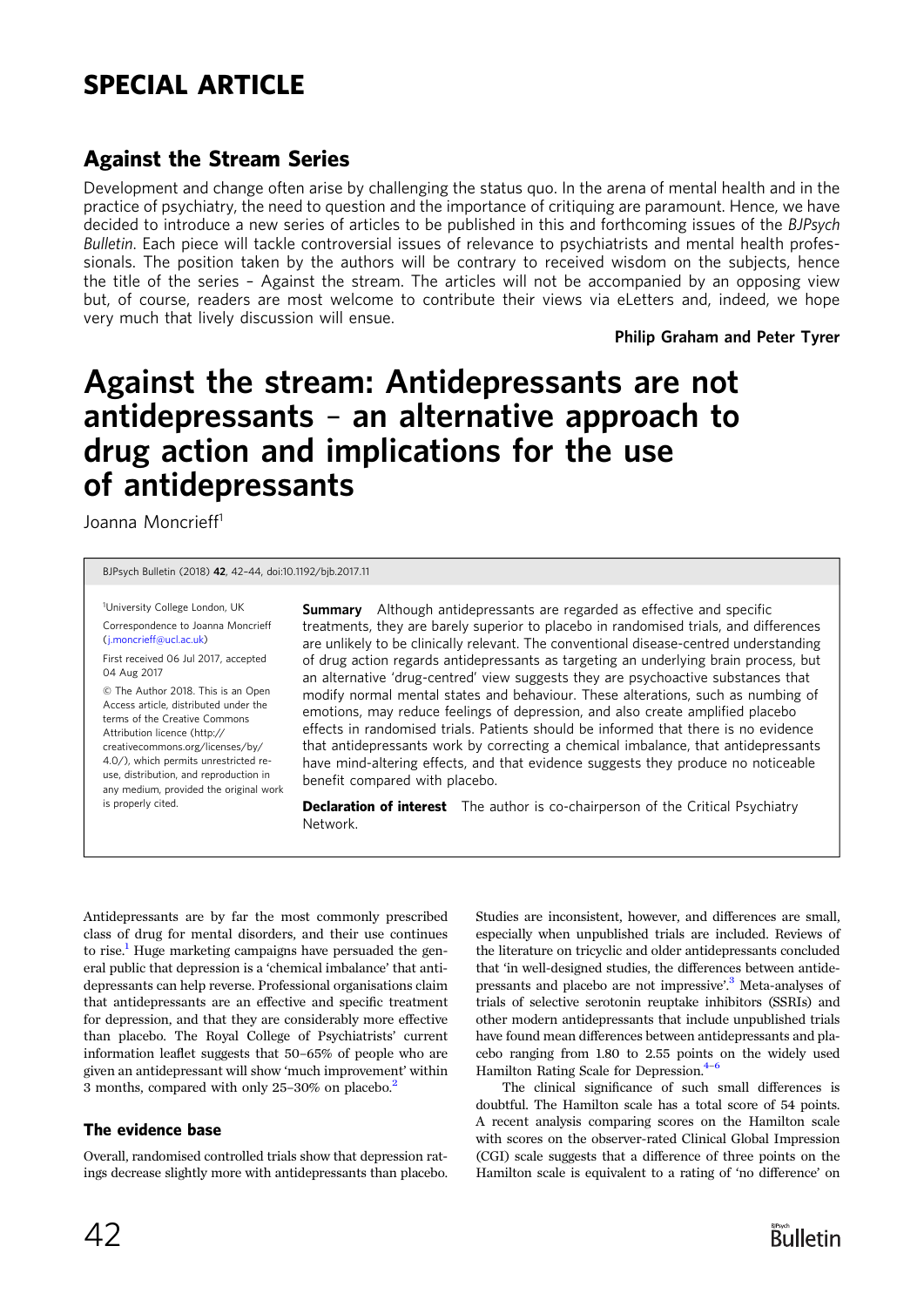the CGI scale, while a difference of eight points is required to obtain CGI scale ratings of 'mild improvement'.<sup>[7](#page-2-0),[8](#page-2-0)</sup> Antidepressant/placebo differences therefore appear to fall well below levels required to make a noticeable difference in someone's condition.

## Antidepressant effects and severity

It is often suggested that antidepressants are more effective, or perhaps only effective, in severe depression, and that this can explain their poor performance relative to placebo in trials with mixed populations. Some meta-analyses have found a gradient between the size of the antidepressant/placebo difference and the severity of initial depression across trials,<sup>[5,9](#page-2-0)</sup> although differences in people with the most severe depression still fall well below those equating to 'mild improvement' on the CGI. Other meta-analyses have not identified a severity gradient.<sup>[10,11](#page-2-0)</sup>

Older evidence suggests that antidepressants are not particularly helpful for inpatients with depression. A Medical Research Council trial, for example, found little dif-ference between imipramine, phenelzine and placebo.<sup>[12](#page-2-0)</sup> Trials of antidepressants for the treatment of depression in people with bipolar disorder have also found no differences between antidepressants and placebo.<sup>13</sup>

#### Antidepressant effects and the drug-centred model of drug action

The accepted view of drug action in psychiatry is that psychiatric drugs work by targeting a putative underlying brain abnormality. I have called this the 'disease-centred' model of drug action. An alternative explanation is the 'drugcentred' model, which suggests that psychiatric drugs influence symptoms of mental disorder and distress through their psychoactive effects. 'Psychoactive' drugs, sometimes referred to as 'mind-altering drugs', include recreational drugs, drugs prescribed for mental health problems and some other medical drugs (e.g. steroids, anticholinergics). They modify normal thoughts, emotions and behaviours in characteristic ways. According to the drug-centred model of drug action, for example, antipsychotics reduce the symptoms of psychosis through their ability to produce a state of mental slowing and emotional restriction, a state they produce in animals and humans, regardless of the presence of psychiatric or behavioural problems. Anxiolytics reduce symptoms of anxiety through their well-known sedative and relaxant effects, which occur independently of any psychiatric disorder.

Elsewhere, I have outlined the lack of evidence for the disease-centred view of drug action for any class of psychiatric medication[.14](#page-2-0) The serotonin and noradrenaline theories of depression, which appear to explain the action of antidepressants in a disease-centred manner, are not supported by evidence or expert opinion. $15,16$  Moreover, numerous randomised trials have shown that drugs that are not considered as antidepressants, and have actions on other neurotransmitter systems, including benzodiazepines, opiates, stimulants and antipsychotics, are as effective as recognised antidepressants in people with depression.<sup>[15](#page-2-0)</sup>

The drug-centred model suggests that the mental and physical alterations produced by antidepressants account for the differences between antidepressants and placebo in randomised trials. The psychoactive effects of individual antidepressants vary in strength and character, depending on chemical class and composition. Tricyclic drugs are strongly sedating and impair psychological test performance.[17](#page-2-0) SSRIs have weaker and more subtle effects, but can induce a state of emotional numbing or restriction, lethargy, reduced libido and sexual impairment. They also occasionally produce a state of agitation and tension, especially in young people.<sup>18</sup> Antidepressant-induced emotional numbness may directly reduce the intensity of people's feelings, but mental and physical alterations may also produce an amplified placebo effect, by revealing to people participating in randomised trials that they are taking an active drug. The fact that drug/placebo differences are so small, however, suggests that antidepressant-induced alterations are not clinically useful, whether they act through pharmacological or psychological means.

# Adverse effects

By emphasising that psychiatric drugs change the normal state of the brain and body, the drug-centred model highlights the likelihood of adverse effects. Although modern antidepressants are usually well-tolerated, there is mounting evidence of less common but serious effects, including increased suicidal thoughts,<sup>19</sup> fetal malformations,<sup>[20](#page-2-0)</sup> bleeding, a prolonged and severe withdrawal syndrome, $2i$  and per-sistent sexual dysfunction after discontinuation.<sup>[22](#page-2-0)</sup> The widespread use of antidepressants may also produce nocebo effects by undermining people's sense of self-efficacy, potentially setting them up for a lifetime of chronicity and dependence on services.

## Conclusions

The public have been led to believe that depression is caused by a chemical imbalance that antidepressants help to rectify; however, there is no current evidence that any sort of drug specifically targets an underlying biological abnormality, and whether there is an underlying brain state or states specific to the experience of depression has not been demonstrated. Amplified placebo effects and the subtle emotional alterations produced by antidepressants may account for the small differences between antidepressants and placebo found in some randomised controlled trials, but these small differences are unlikely to translate into a clinically meaningful effect. Doctors need to share this evidence with patients who are considering taking an antidepressant. Doctors should also help people to consider the pros and cons of using a mind-altering drug, such as an antidepressant, in relation to each individual's particular situation. This should include discussion of alternative ways of achieving desired outcomes, using strategies that do not carry the inherent risks of drug treatment.

Although the discovery of a specific antidepressant agent in the future cannot be ruled out, it is possible that we misunderstand the nature of depression, and that regarding it as